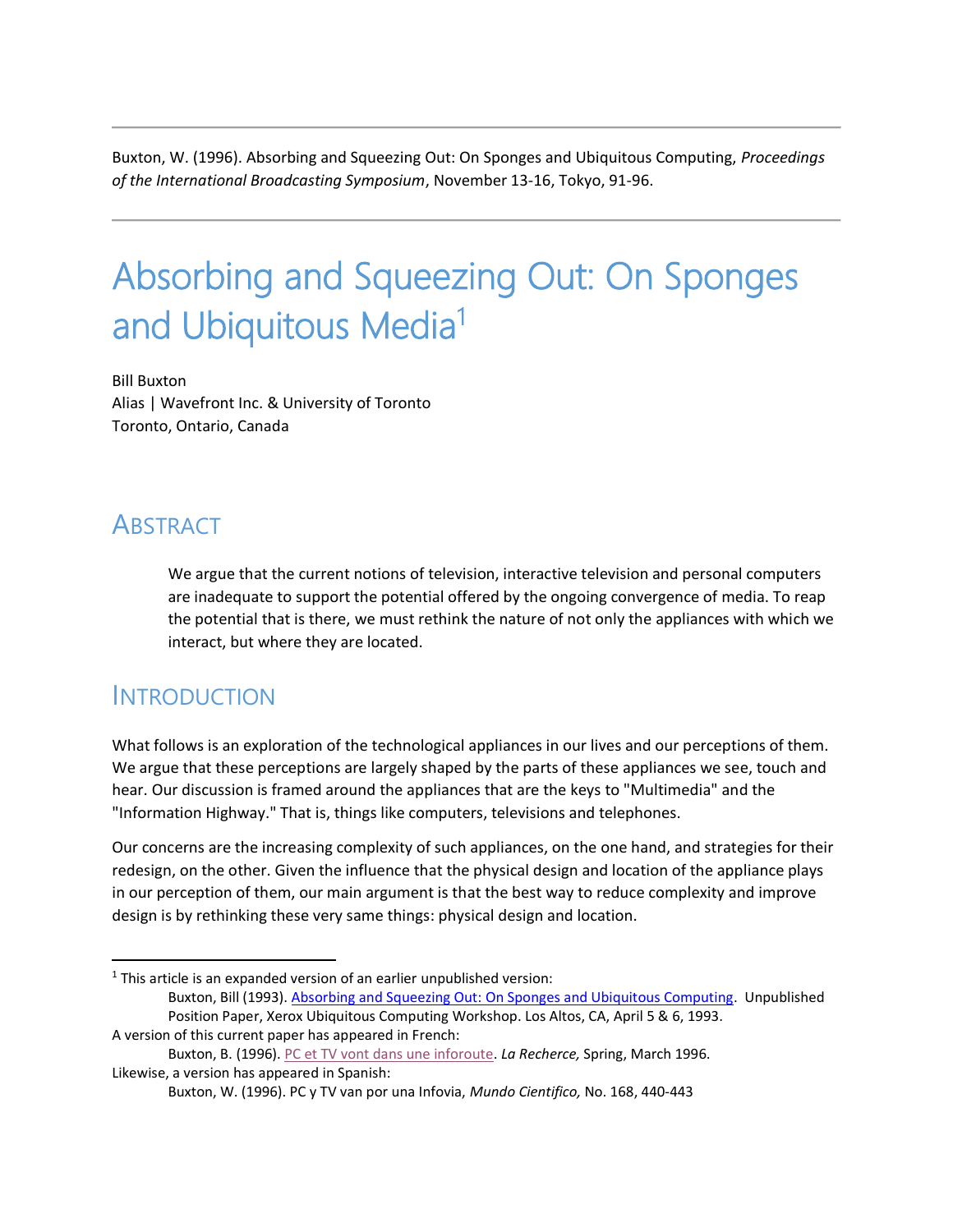So, for example, the question is not, "How do we do interactive television?" Rather, it is, "How do we redefine what a television is and where it should be?" It is not, "How do we make a usable multimedia computer?" It is, "How do we make computers disappear, and where do we want access to computation?"

In short, we argue that the goal should not be to make new applications run in the existing appliance, or box. The solution to achieving the potential of technological convergence is to completely redesign the box, or better yet, make it disappear into the ecology of our living space altogether. This is neither a case study nor a conventional research paper. Rather, it is a discussion of issues that have emerged from a larger body of research and simply living with experimental systems - issues that appear to have relevance in helping guide us from the conventional appliance model of technology towards something more transparent, but effective.

#### A MUSICAL ANECDOTE

Around 1978 I directed a project at the University of Toronto which developed one of the first all-digital interactive systems for music composition, sound design, synthesis, and performance (Buxton, Sniderman, Reeves, Patel & Baecker, 1979). Essentially, it had the functional properties of a Macintosh with a graphical score editor, voicing program, and digital sound synthesizer. Musicians from about ten different countries, with no computer experience, came to realize compositions with this system. After an hour or two, they were able to work on their own. The system ran on a PDP-11/45, with some custom input and output devices, as well as a custom digital synthesizer.

In the same room where this operated, there was a PDP-11/40, that had a card reader, a tape drive, and D/A converters. Students from the Faculty of Music who were studying electronic and computer music used this latter system for their course work. They punched a stack of cards defining their job and brought them to the I/O clerk who would then feed them into the 11/40. If all went well, the music software would grind out the samples of the resulting music and write them onto the tape drive. This tape would then be "played back" through the D/A converters and recorded onto audio tape. Normal turn around was overnight. (Incidentally, this procedure was typical for computer music at the time.)

Realizing the discrepancy between these two music systems, I approached the Dean of the Faculty of Music, who also directed the electronic music program. I offered that his students would be welcome to use my system for their course work, rather than the batch system. His response was, "No, because if they use your system they will not be learning to use a computer, and what they do learn will be of no use when they graduate."

What this response said to me was that his view of a computer was dominated by the process of interaction and the input/output devices through which this interaction took place. This was despite the fact that both systems were running on virtually identical CPUs. Now this was an intelligent person, literate in technology. Rather than surprising me, his response simply emphasized the degree to which what he saw, felt and heard shaped his model of computers and computer music.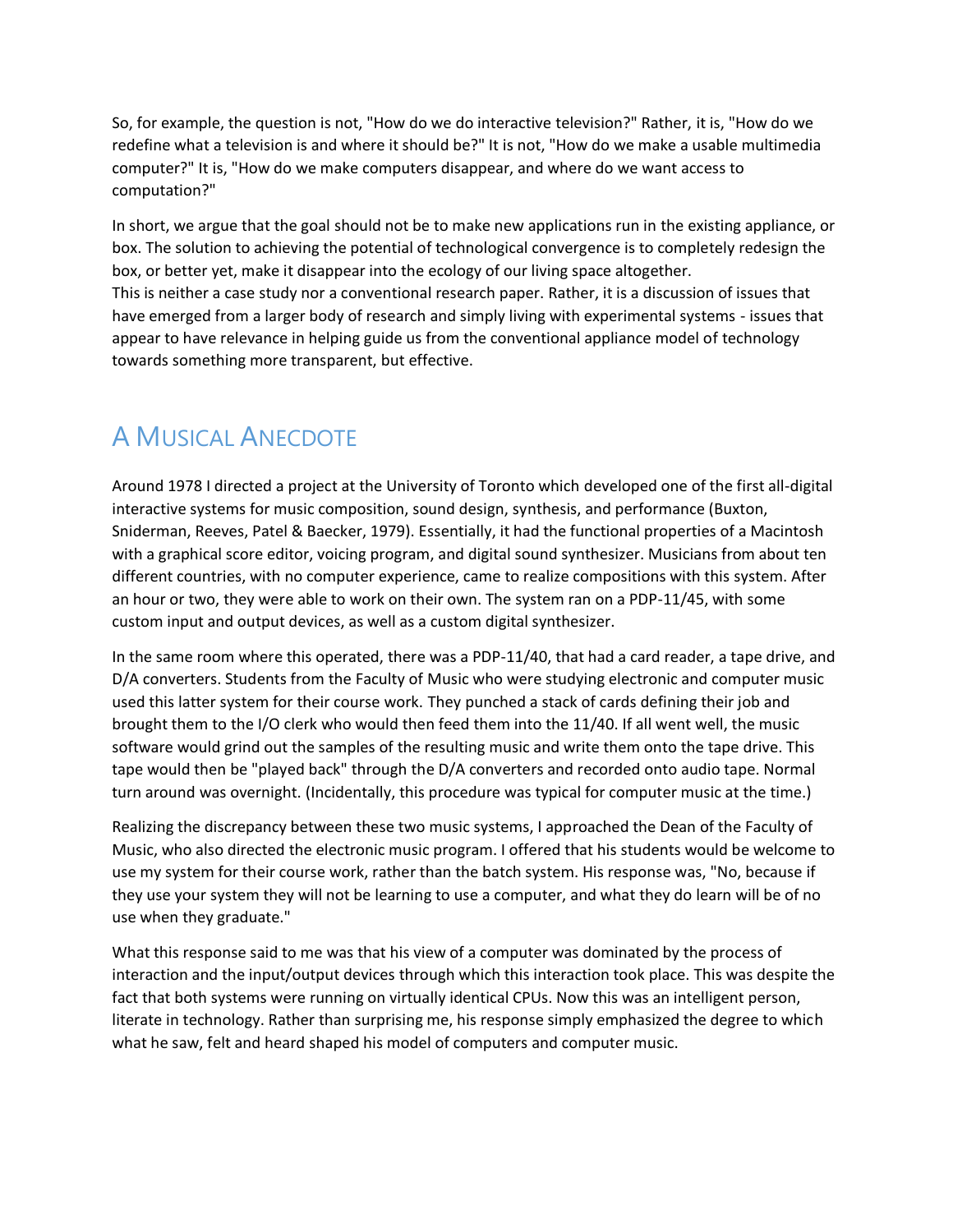## DRAWING SOME CONCLUSIONS

There are two exercises that we can undertake to push this point further. With yourself, a class or some other audience, do the following:

**Exercise 1:** *In 15-20 seconds, draw a computer.* **Exercise 2:** *Imagine that it is 1960. Again, in 15-20 seconds, draw a computer.*

I have had over 500 people do this. In response to the first exercise, the overwhelming majority draw a monitor and a keyboard. A smaller but significant number draw a mouse as well. What is interesting is that relatively few actually draw the box that contains the CPU, itself. A typical response is illustrated in Figure 1.



**Figure 1:** *A typical 15-second drawing of "a computer."*

The responses that I get to exercise two are more varied. (I suspect that this is due to the likelihood that the majority of respondents were not alive in 1960, much less using computers.) What people typically draw looks much like a collection of refrigerators and washing machines, intended to represent the keypunch machines, card readers, tape drives and line printers of the era. A representative example is shown in Figure 2.

Virtually nobody will draw a schematic of an arithmetic/logic unit (ALU), and/or a set of data registers interconnected by a data and an address bus. From an engineer's perspective, this may be the "correct" response. (At least it would more-or-less lead to the same result in each exercise.)

The consistency of the results are very telling. The key to their significance lies in the observation that what people draw are the input/output devices of the computer, not the computer itself. What this emphasizes first is the power of what users see and touch (the input/output devices) to shape their mental model of the system. Second, it reminds us that these very same input/output transducers are "accidents of history" and therefore candidates for change.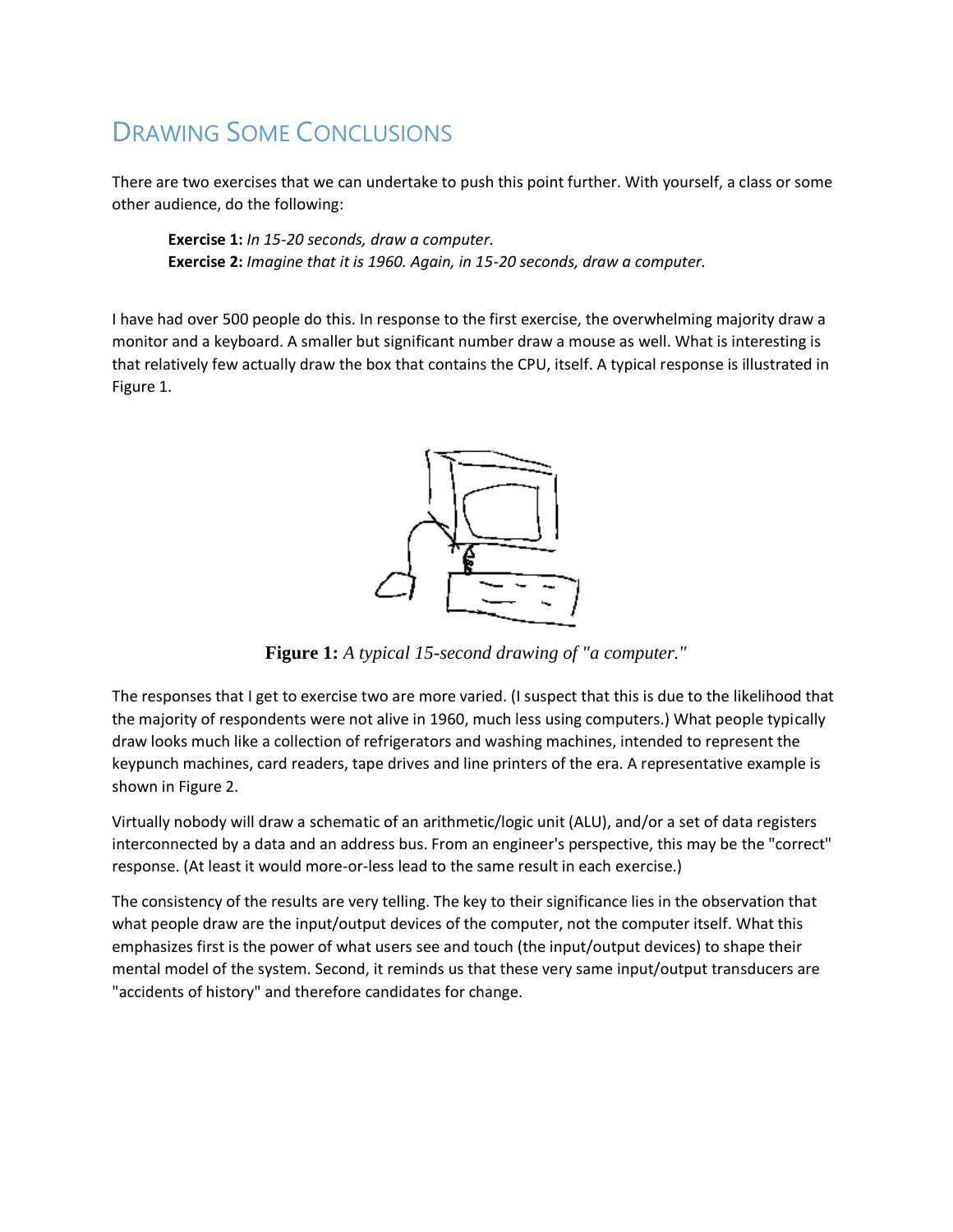

**Figure 2:** *A representative 15-second drawing of a circa 1960 "computer."*

These are two of the most powerful observations that a designer of computers could have. What they say is:

- 1. You can change the input/output devices.
- 2. By your choice, you can have a huge influence on shaping the end user's mental model of the system.

From these simple exercises emerges the power to fundamentally change the perception of computation forever. And what is true here for computation, is equally true for television.

## MOVING AWAY FROM THE "HENRY FORD" SCHOOL OF DESIGN

Today, people's concept of computation and television is plagued by a sameness that is stifling growth toward the true potential that is there. The prevalent "one size fits all" situation is highlighted by the consistency in the results of Exercise 1. So let's talk about computers for a moment.

Just as Henry Ford is purported to have said of his automobiles, "you can have it in any colour you want as long as it is black," so do current computer manufacturers say, "You can have it in any form you want as long as it has a keyboard, display and a mouse."

From twenty paces, all desktop computers running a GUI are indistinguishable, regardless whether they are PC's running Windows, UNIX boxes running Motif, or Macintosh's running the Finder. Furthermore, portables are simply shrunken-down desktop machines. There are no fundamental, or first-order, design differences across the bulk of the currently installed base of systems.

But what of the users? How consistent are their skills or needs? Is the same basic tool equally suited to the graphic artist, engineer or secretary? The question is rhetorical. What should be evident is that we cannot get to the next level until we begin to tailor systems to the specific skills, tasks and contexts of specific users.

Remembering our two drawing exercises, this cannot be reduced to "a simple matter of programming." It is a need to fundamentally redefine the nature of what a computer is. (But luckily, from those very same drawing examples, comes the keys to doing so.)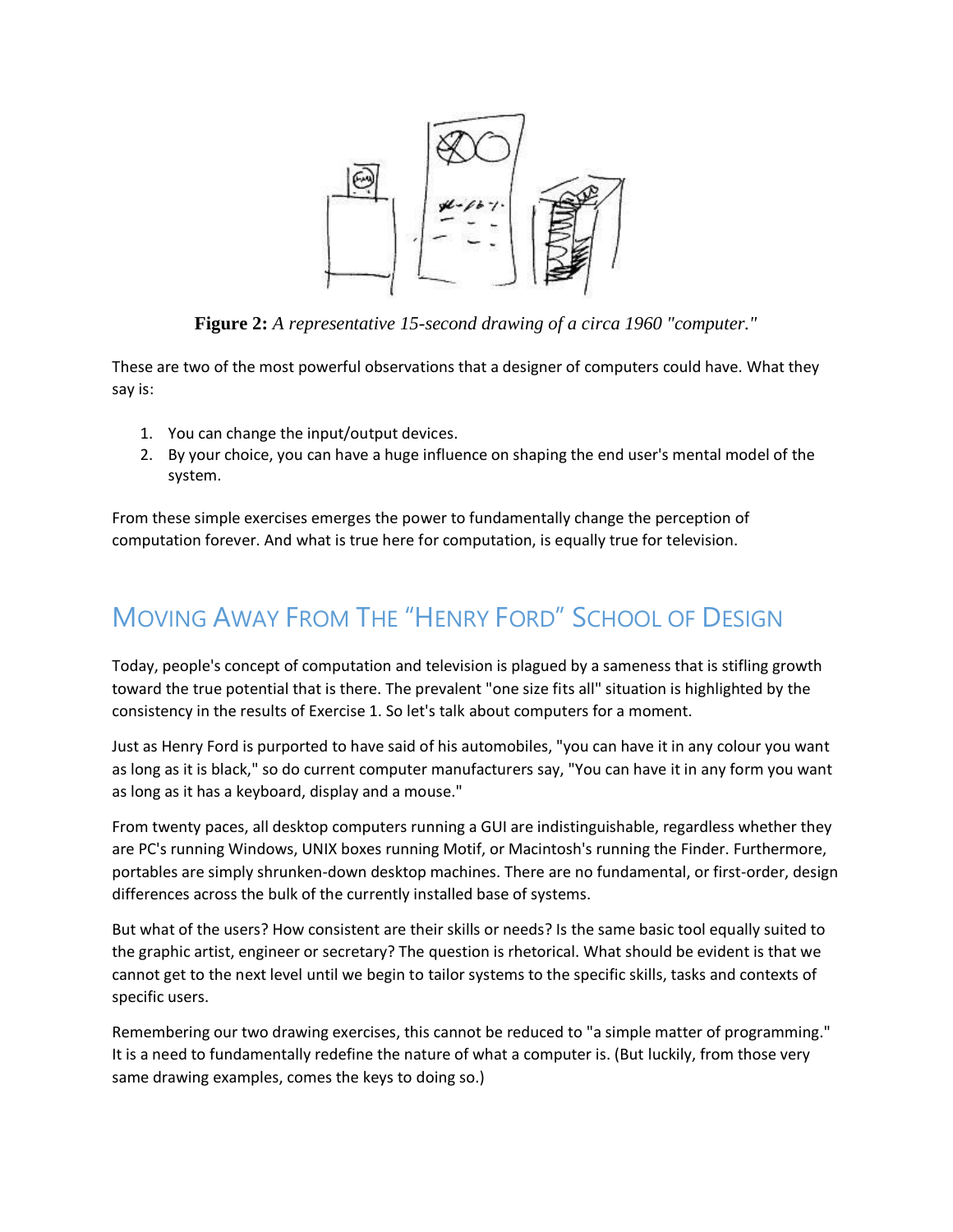## 5. DIVERSITY IN SPONGES

The diversity of our media appliances must be driven by the diversity of locations and the contexts in which they are found. Systems must be tailored to "absorb" actions, information and artifacts from the physical world into the electronic domain, and to "squeeze out" information from the electronic into the physical domain. From the diversity of contexts and locations must come a diverse set of new appliances.

Think of television. We think of it in terms of the appliance known as the "television set." (Unfortunately, because of the strong relationship between the medium and the appliance, the same name applies to both.) In almost every article that I have read about the next generation of television, the author remains fixated on the conventional scenario of the TV appliance in the living room of the home. About the only things that are new are 500 channels and a "set top box." Applications, such as video on demand and home shopping, are then squeezed into this poor, over-worked and under capable technology. How much better if we break out of the box. Consider two examples.

Instead of "home shopping," what if interactive television were to bring you "pump-side shopping?" While you were standing beside your car filling up with petrol (truly a captive audience), the pump itself would be the "box." By packaging it in a gas pump and moving it from the living room to the roadside, the entire perception of the system would change, while the underlying technology would be almost identical to what might be found in the home. Figure 3, for example, illustrates a prototype of just such a pump which is being field tested today.



**Figure 3:** *A prototype gasoline pump with integrated touch screen and media delivery mechanism for "pump-side shopping." (TouchCom Technologies).*

For my next example, I want you to think about the recent announcement by companies such as Sony, NEC, Fujitsu and Matsushita of pending large flat plasma displays for televisions. A unit available from Fujitsu, for example, is illustrated in Figure 4. So now that this technology is coming, the box will change. But what does that mean? What can we learn from this?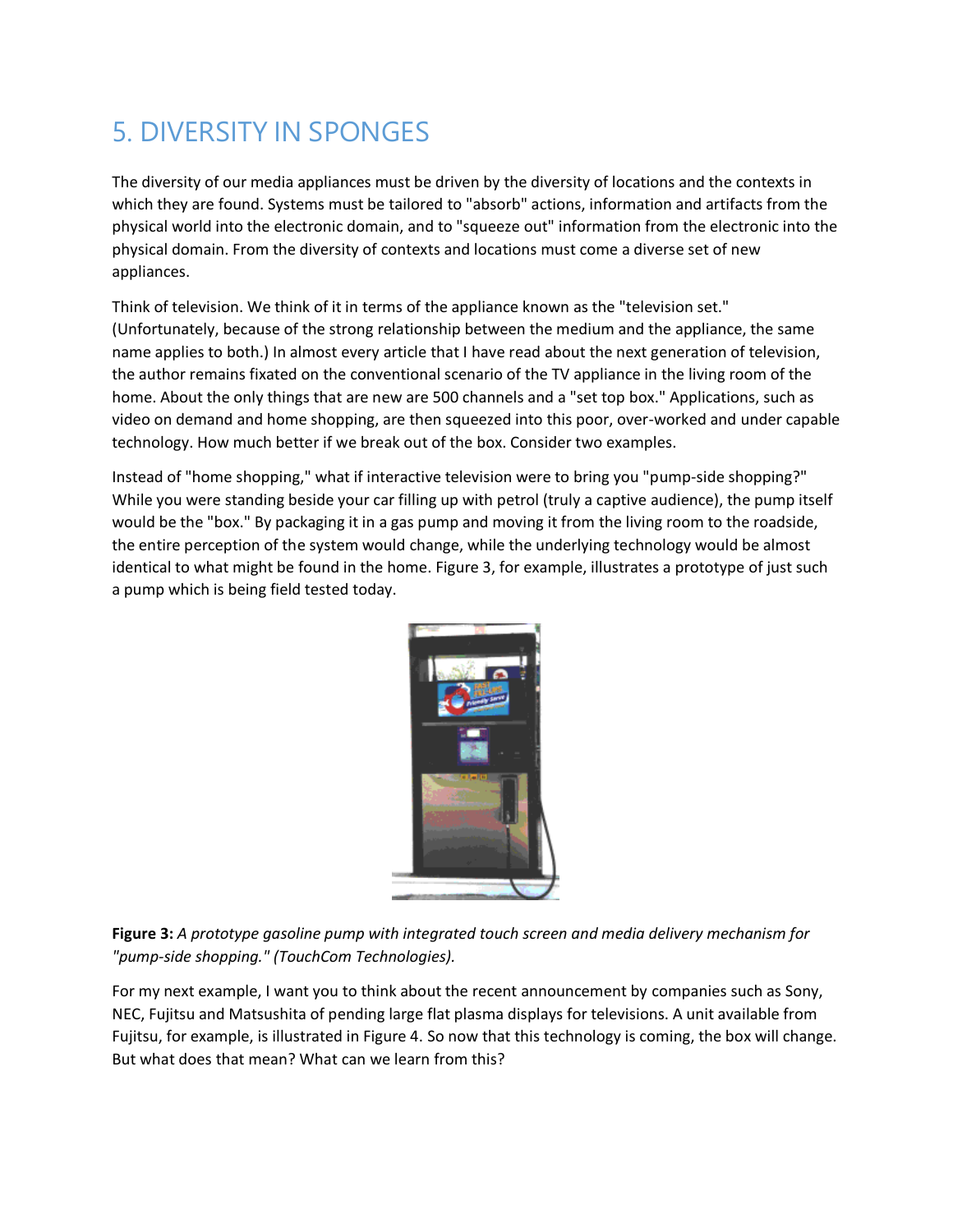

**Figure 4:** *A flat-panel display mounted on wall (Fujitsu).*

If you believe what I've been saying so far, then you might be asking yourself, "If the box is changing, and moving from the floor to the wall, won't that change our perception of the nature of TV?" I believe the answer to be yes. Let's do another exercise that illustrates why:

#### **Exercise 3 :** *Write down what is the largest interactive display in your house, and where it is located.*

I can hear the pens already, all scratching in unison, "the television." Well, by now you should know me better than that. I bet that the real answer, on reflection, is the refrigerator in your kitchen! If it is anything like mine, illustrated in Figure 5, it is covered with calendars, memos, appointments, reminders, children's art and all kinds of other paraphernalia. And let's be clear, it is not just a display. Just notice how dynamic the information on it is.

So I ask you, is not the fridge door one of the most logical places to put one of these large flat displays? Think about being able to put notes on it with a stylus, interact with it by touch, and read it or place things on it remotely, since - of course - it will be on the Internet as well as cable. Now if you think that this, or anything like this is remotely likely in the next 5-10 years, then you are forced to ask, "How does this affect my conception of what television is and could be?" "How might it affect what I do in the next 2 years?"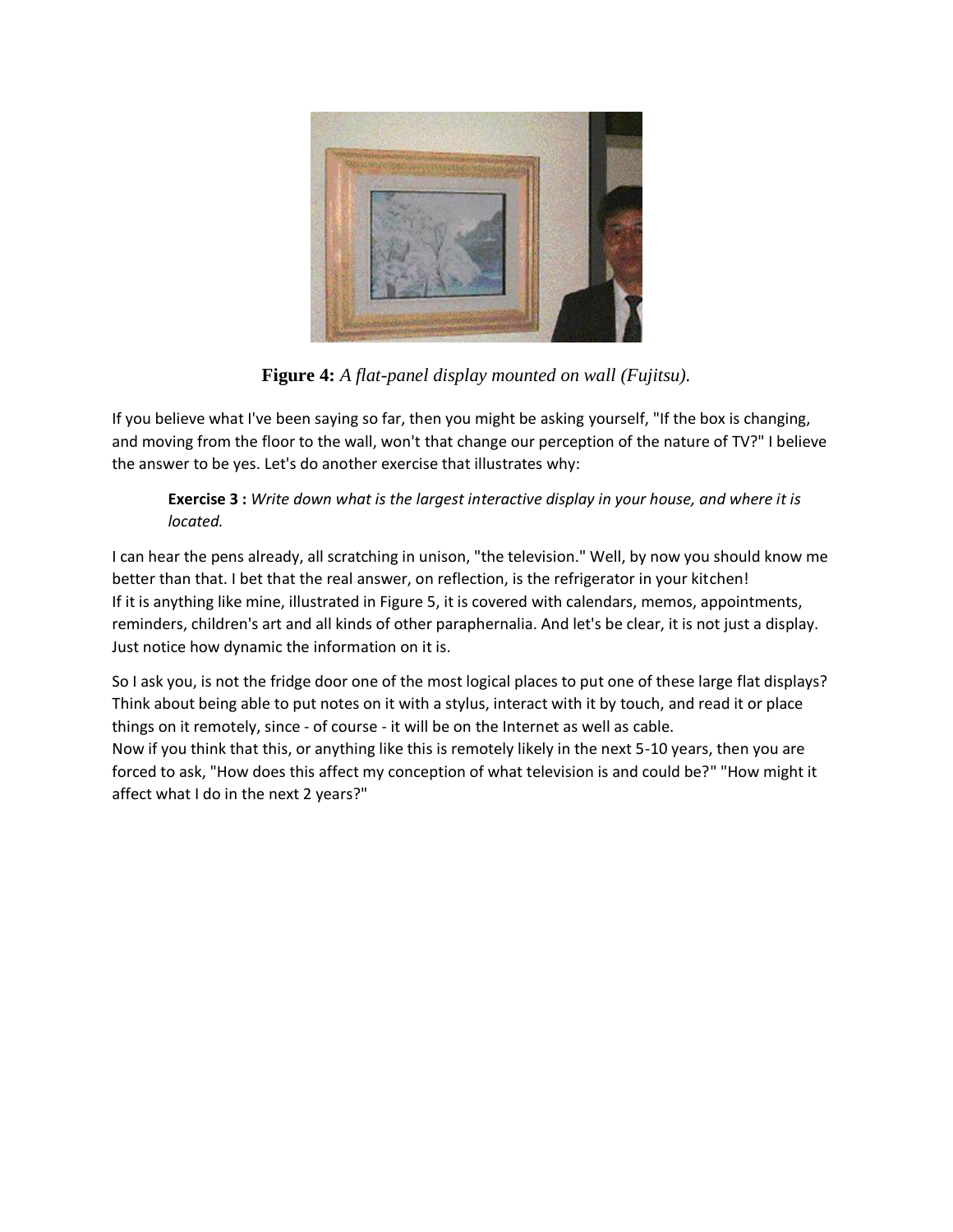

**Figure 5:** *The refrigerator seen as a domestic interactive information appliance.*

I am not saying that home shopping, set-top boxes and video on demand will not come. What I am suggesting is that they are such a small part of what the future is bringing that if we spend all of our time focusing our conceptual models on them, we will miss the heart of the gold mine while we are picking up little pieces around the edge.

### CUTTING TO THE PROBLEMS OF SUPER APPLIANCES

How functionality and content are packaged and where they are delivered has a huge impact on their usefulness and our perceptions of them. Therein lies a key problem of the concentration of new applications on two "super appliances," the television with set-top box and the multimedia computer.

Figure 6 illustrates this point by analogy. It shows three pocket knives that I own. The one on the left has a number of gadgets built in, including scissors, a screw driver, and a cork screw. Because of the resulting size, I don't carry it in my pocket; rather, it lives in my briefcase. Consequently, I can only make use of it when I have my briefcase with me.

The one in the middle has far fewer gadgets and therefore, it is much smaller. It fits in my pocket and so I have it with me nearly all the time. Consequently, despite lower "functionality" I use it far more often. The left knife is like my portable computer, which also lives in my briefcase. The middle one is more like my watch, which is almost always with me.

The third knife, on the right, has the most functionality, but ironically, is the least useful. In fact, its lack of usefulness is a direct result of overloading too much functionality into one device. I am going to argue that this is precisely the same problem that afflicts multimedia computers and overburdened television sets.

As a start, what I do with the knife on the right is ask someone to find the wood saw. This can take as long as five minutes. This illustrates that as functionality increases, the harder it is to find what you want, or discover what is possible.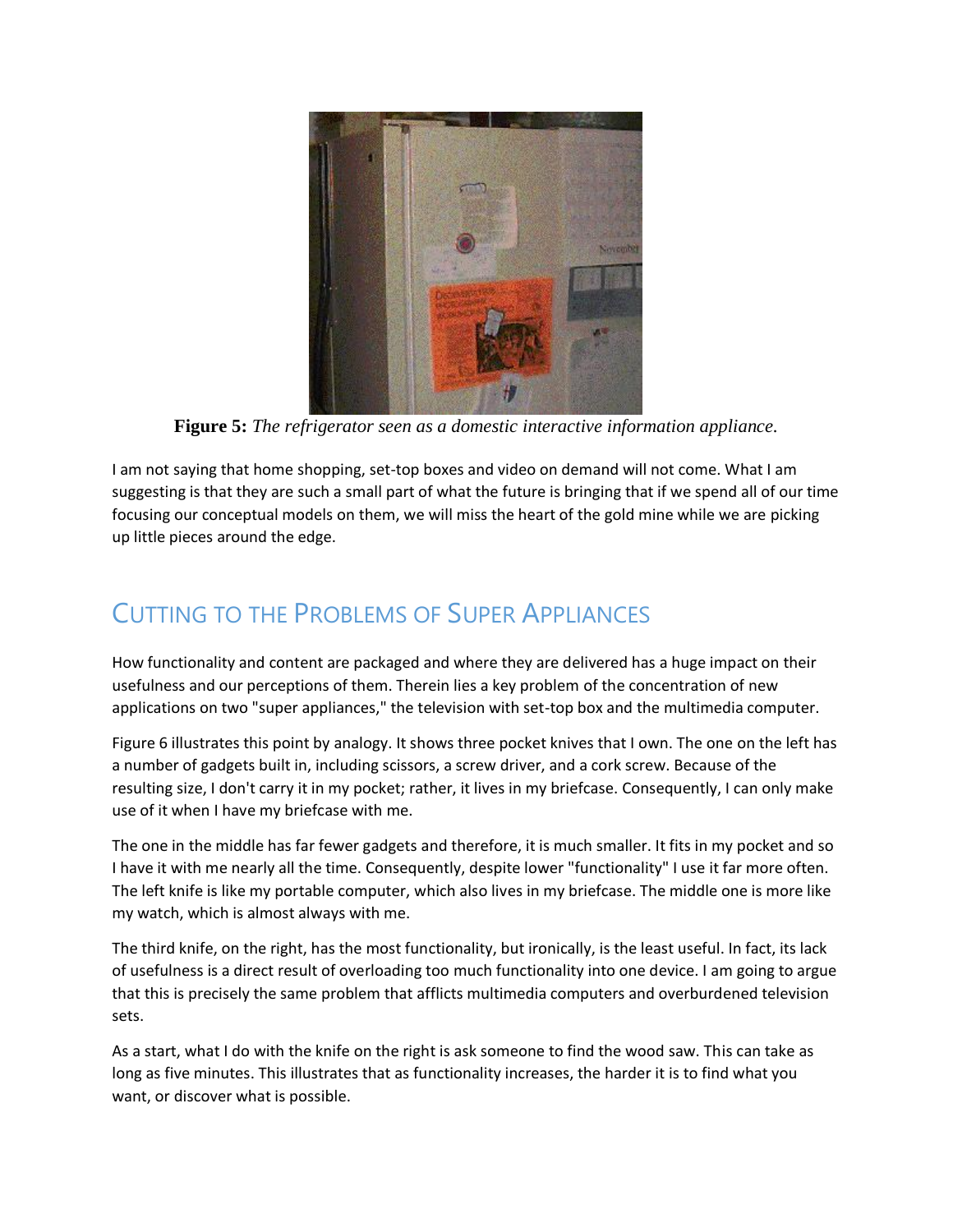However, there are deeper problems. Notice that, despite all of the different functions available, only one person can access them at once, and even then, only one function at a time. Again, the analogy to multimedia computers and interactive television is applicable. Despite being able, in theory, to support shopping, learning, games, video on demand, research and telecommunications, only one of these functions can be accessed at a time per appliance, and there is generally only one controller available.

One could argue that this can be easily solved by having multiple appliances around the house. After all, don't most houses already have more than one television?

There are two problems with this argument. The first is the assumption that with all of the new capability, the costs will not be substantially higher, so that consumers will be able to afford multiple information appliances. The second relates back to the Henry Ford design issue: there is an assumption that even if we could afford to have multiple interactive televisions or multimedia computers, that those are the appropriate appliances for the task.

We can do another exercise to gain some insight into these issues:

**Exercise 4:** *Make a list of two columns. In the left column, list each of the gadgets (knife, saw, corkscrew, etc.) in the third knife in Figure 6. In the second column, list the room in the house where the function associated with that gadget is normally undertaken.*

When I do this exercise, the list looks something like this:

| Utensil          | Location |
|------------------|----------|
| Saw              | workshop |
| spoon            | kitchen  |
| fork             | kitchen  |
| scissors         | sewing   |
|                  | room     |
| leather<br>punch | stable   |
|                  |          |
| nail file        | bathroom |
| corkscrew        | dining   |
|                  | room     |

What I want to emphasize here is the relationship between functionality and the location where it is delivered. What this suggests is the provision of a diverse range of simple specialized *appliancettes* where they are needed and in a form appropriate to their use and user, rather than some Henry Ford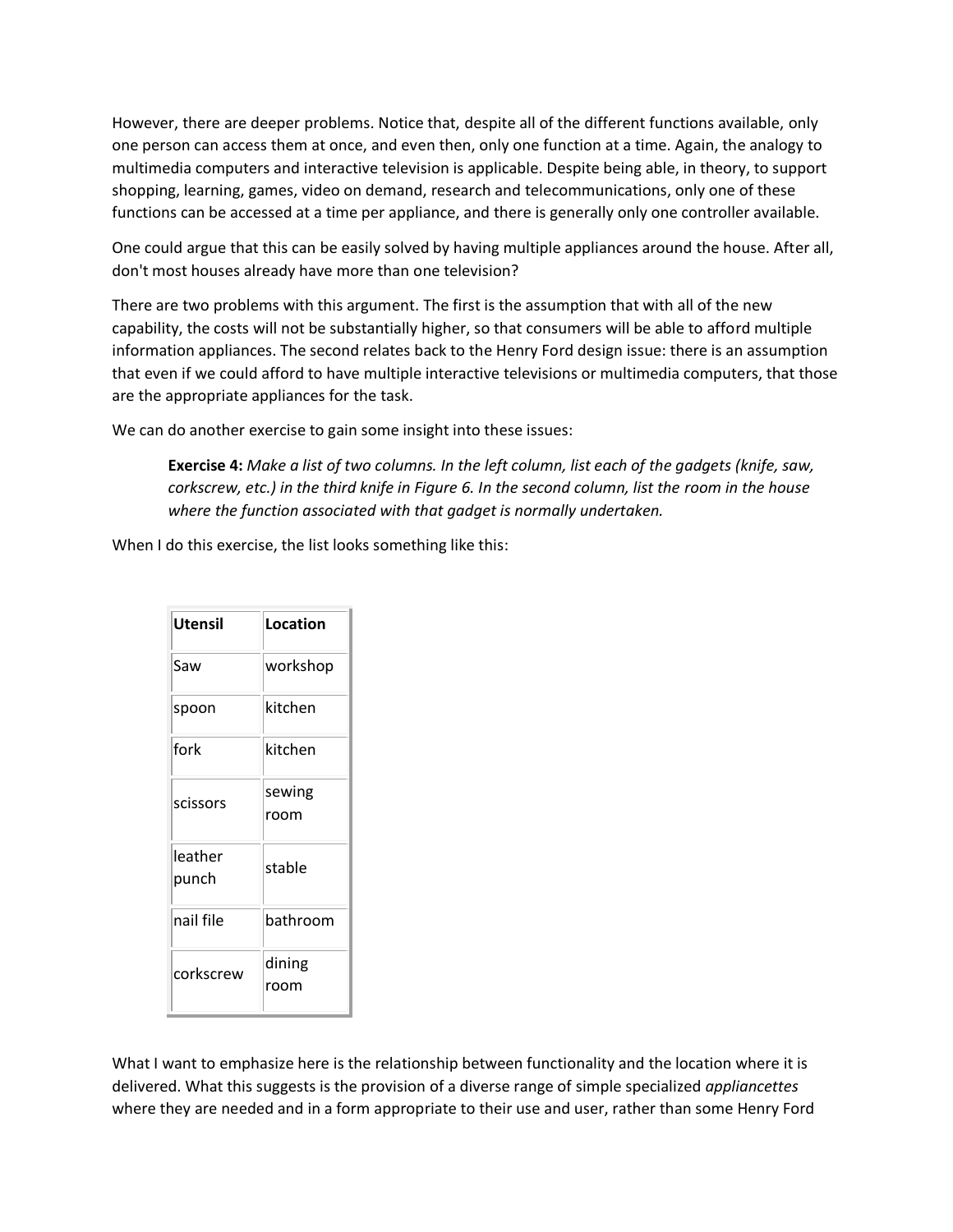style super appliance. To convince yourself of this argument, just ask, would you not rather have a simple knife, fork, corkscrew and nail file in the appropriate rooms, rather than carry around the fat knife in Figure 6, or have knives like that distributed throughout the house? The knife solution is patently absurd. But isn't that precisely what we are doing with interactive TV and multimedia computers? Perhaps it's time to rethink our approach.



**Figure 6:** *Three pocket knives with varying amounts of "embedded functionality."*

## 7. SUMMARY AND CONCLUSIONS

We have argued that perceptions of technologies are dominated by what we see and touch: primarily, the devices used for entering things into and getting things out of the system. Current design is hampered by at least two problems. First, the limited repertoire of input/output devices restricts our ability to provide a seamless bridge between the objects and artifacts in the everyday physical world, and those in the electronic domain of information systems. Second, by their "one size fits all" general approach, current systems are inherently weak.

There is great potential in the emerging technologies. There is also a great risk that we will miss the chance of actually achieving this potential.

The current models of computers and television are dominated by too narrow a range of appliances - so much so that we can neither separate the medium from the appliance (for example, "television"), nor develop any unifying models which tie together the different pieces of the story (for example, television and the Internet).

We have to push harder, and on a wider field of view. If this essay has helped in bringing this about, even a little, it has been worthwhile.